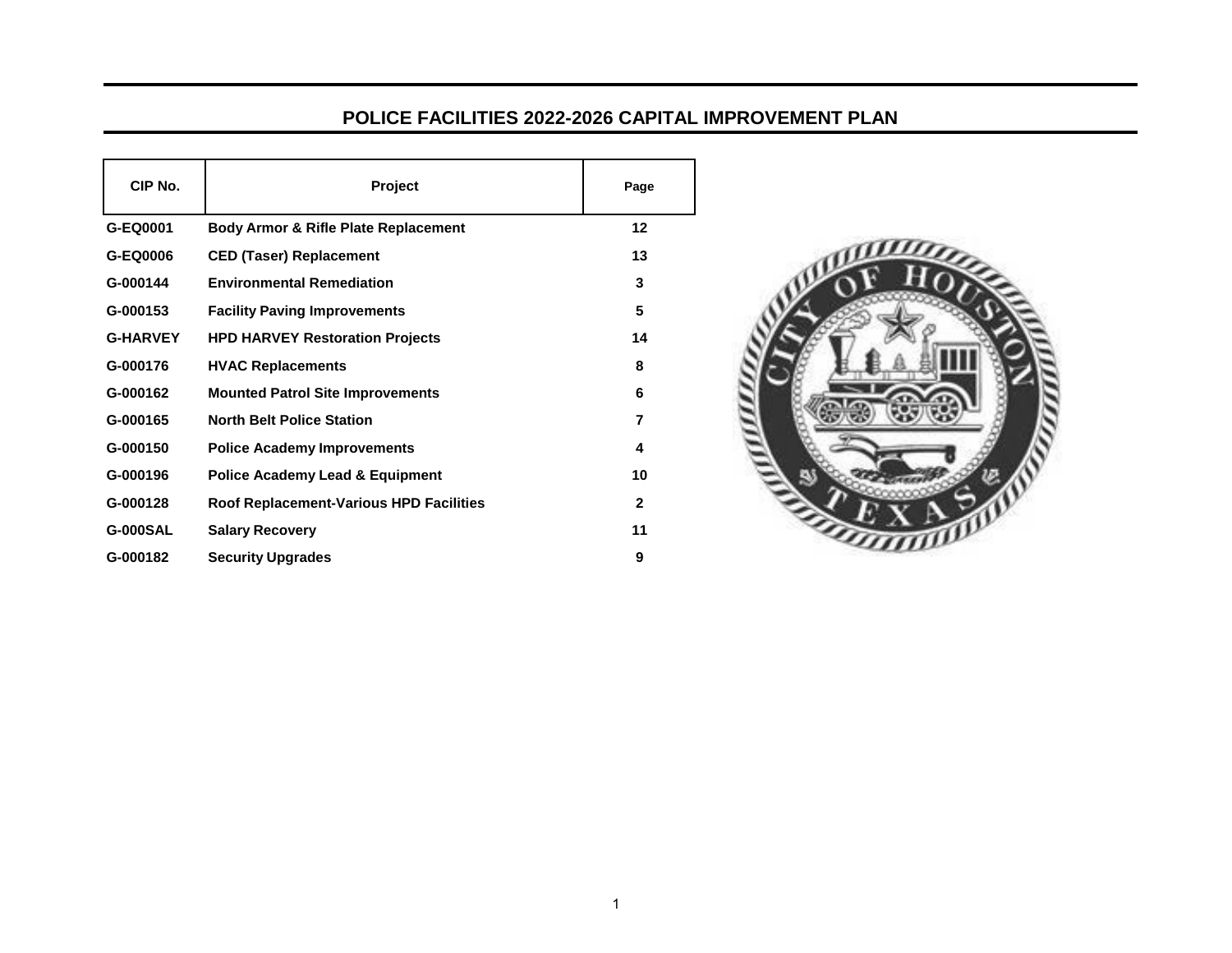| 2022-2026 CAPITAL IMPROVEMENT PLAN (\$ Thousands)                                                                                 | CITY OF HOUSTON - POLICE FACILITIES |                              |                  |          |
|-----------------------------------------------------------------------------------------------------------------------------------|-------------------------------------|------------------------------|------------------|----------|
| Project: Roof Replacement-Various HPD Facilities<br><b>VARIOUS LOCATIONS</b>                                                      |                                     | Project No.                  |                  | G-000128 |
| <b>Project Description</b>                                                                                                        |                                     |                              |                  |          |
| Start an annual roofing program to replace, renovate, or repair HPD                                                               |                                     | <b>City Council District</b> |                  |          |
| roofs.                                                                                                                            | Location                            | <b>VARIOUS</b>               | Address Descr 2: |          |
|                                                                                                                                   | Served:                             | <b>CITYWIDE</b>              | Zip Codes:       |          |
|                                                                                                                                   | Key Map:                            |                              | Category:        |          |
|                                                                                                                                   | Location Code: UA-00                |                              | Sub-Category:    |          |
| <b>Project Justification</b>                                                                                                      |                                     |                              |                  |          |
| HPD has numerous facilities that operate 24/7/365. Many of the<br>roofing systems are beyond the expected life cycle or have been | Units:                              |                              |                  |          |
| damaged.                                                                                                                          | Start Year:                         | 2021                         |                  |          |
|                                                                                                                                   | <b>RCC Total</b>                    | \$                           | <b>RCA Total</b> | \$       |

|                                                 | <b>Previous</b>       |       |       |       |       |       |           | Project<br>Total |
|-------------------------------------------------|-----------------------|-------|-------|-------|-------|-------|-----------|------------------|
| <b>Project Allocation</b>                       | <b>Appropriations</b> | 2022  | 2023  | 2024  | 2025  | 2026  | 2022-2026 |                  |
| Planning                                        |                       |       |       |       |       |       |           |                  |
| Acquisition-Land                                |                       |       |       |       |       |       |           |                  |
| Design                                          | 300                   |       |       |       |       |       |           | 300              |
| Construction                                    | 9,459                 | 2,620 | 2,000 | 2,000 | 1,000 | 1,000 | 8,620     | 18,079           |
| <b>Equipment Acquisition</b>                    |                       |       |       |       |       |       |           |                  |
| Salary Recovery                                 |                       |       |       |       |       |       |           |                  |
| Other                                           |                       |       |       |       |       |       |           |                  |
| <b>Total Allocation</b>                         | 9,759                 | 2,620 | 2,000 | 2,000 | 1,000 | 1,000 | 8,620     | 18,379           |
| <b>Source of Funds</b>                          |                       |       |       |       |       |       |           |                  |
| 4039 - Misc Cap. Projects/Acquisitions CP Ser E | 5,601                 | 620   |       |       |       |       | 620       | 6,221            |
| 4504 - Police Consolidated Construction Fund    | 4,158                 | 2,000 | 2,000 |       |       |       | 4,000     | 8,158            |
| <b>Future Bond Election</b>                     |                       |       |       | 2,000 | 1,000 | 1,000 | 4,000     | 4,000            |
| <b>Total Funds</b>                              | 9,759                 | 2,620 | 2,000 | 2,000 | 1,000 | 1,000 | 8,620     | 18,379           |

Some projects in this section are related to the impact of Hurricane Harvey DR4332 and it is the City's intent to seek reimbursement from the Federal Emergency Management Agency (FEMA) and any other eligible sources for such expenditures, with the FEMA share being 90% of eligible costs.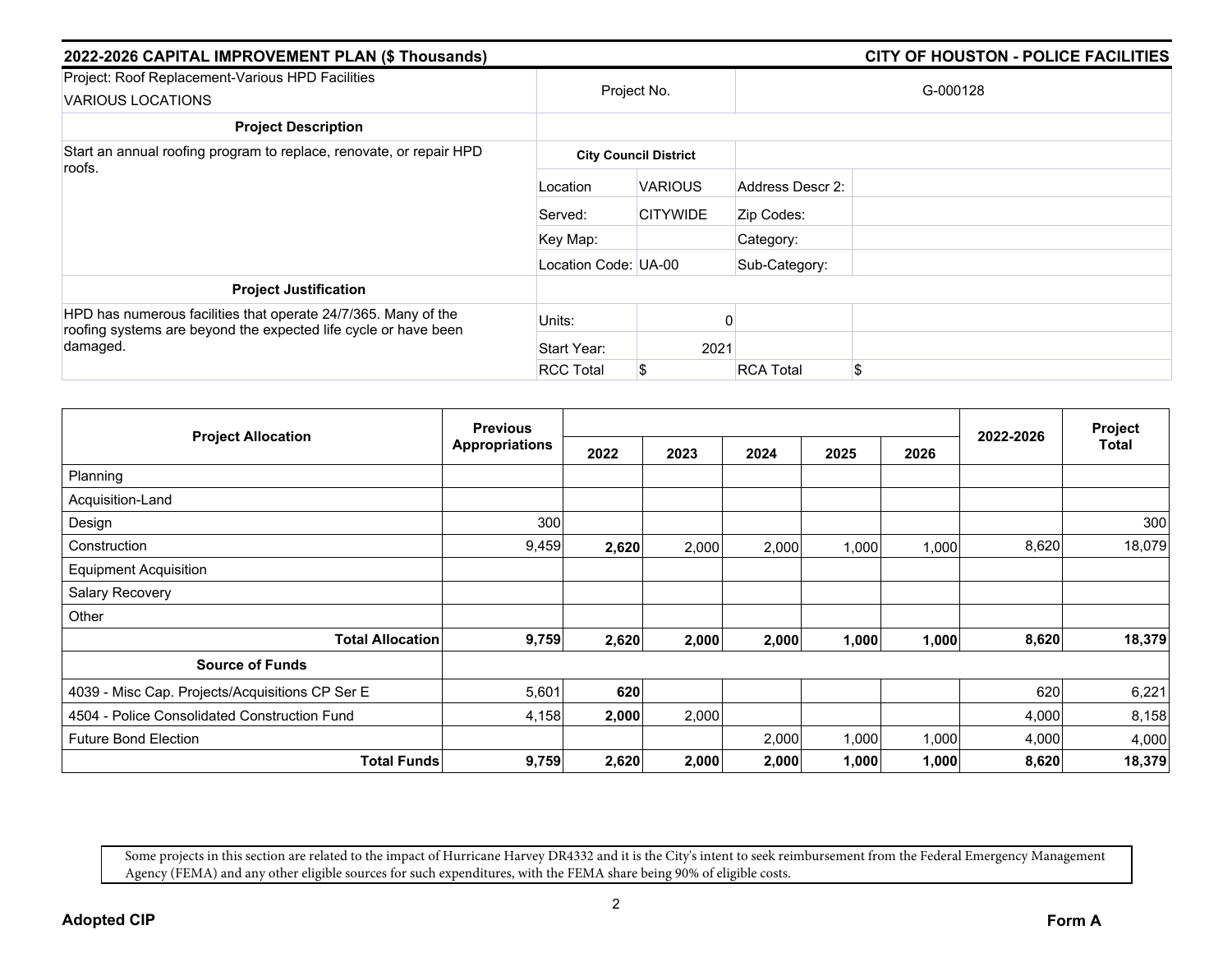| 2022-2026 CAPITAL IMPROVEMENT PLAN (\$ Thousands)                                                                                    | CITY OF HOUSTON - POLICE FACILITIES |                              |                  |          |
|--------------------------------------------------------------------------------------------------------------------------------------|-------------------------------------|------------------------------|------------------|----------|
| Project: Environmental Remediation<br>VARIOUS LOCATIONS                                                                              |                                     | Project No.                  |                  | G-000144 |
| <b>Project Description</b>                                                                                                           |                                     |                              |                  |          |
| Provide environmental related services to support departmental                                                                       |                                     | <b>City Council District</b> |                  |          |
| missions and objectives. Services include abatement/remediation of<br>asbestos, lead, indoor air, contaminated soil and groundwater, | Location                            | <b>CITYWIDE</b>              | Address Descr 2: |          |
| underground storage tank removal and replacement, and demolitions.                                                                   | Served:                             | <b>CITYWIDE</b>              | Zip Codes:       |          |
|                                                                                                                                      | Key Map:                            |                              | Category:        |          |
|                                                                                                                                      | Location Code: UA-00                |                              | Sub-Category:    |          |
| <b>Project Justification</b>                                                                                                         |                                     |                              |                  |          |
| Department is required to comply with environmental permits in order<br>to continue to operate and maintain mission objectives.      | Units:                              |                              |                  |          |
|                                                                                                                                      | Start Year:                         | 2021                         |                  |          |
|                                                                                                                                      | <b>RCC Total</b>                    |                              | <b>RCA Total</b> | \$       |

|                                              | <b>Previous</b>       |      |      |      |      |      |           | Project      |
|----------------------------------------------|-----------------------|------|------|------|------|------|-----------|--------------|
| <b>Project Allocation</b>                    | <b>Appropriations</b> | 2022 | 2023 | 2024 | 2025 | 2026 | 2022-2026 | <b>Total</b> |
| Planning                                     |                       |      |      |      |      |      |           |              |
| Acquisition-Land                             |                       |      |      |      |      |      |           |              |
| Design                                       | 409                   |      |      |      |      |      |           | 409          |
| Construction                                 | 122                   | 225  | 225  | 234  | 234  | 234  | 1,152     | 1,274        |
| <b>Equipment Acquisition</b>                 |                       |      |      |      |      |      |           |              |
| Salary Recovery                              |                       |      |      |      |      |      |           |              |
| Other                                        |                       |      |      |      |      |      |           |              |
| <b>Total Allocation</b>                      | 531                   | 225  | 225  | 234  | 234  | 234  | 1,152     | 1,683        |
| <b>Source of Funds</b>                       |                       |      |      |      |      |      |           |              |
| 4504 - Police Consolidated Construction Fund | 531                   | 225  | 225  |      |      |      | 450       | 981          |
| <b>Future Bond Election</b>                  |                       |      |      | 234  | 234  | 234  | 702       | 702          |
| <b>Total Funds</b>                           | 531                   | 225  | 225  | 234  | 234  | 234  | 1,152     | 1,683        |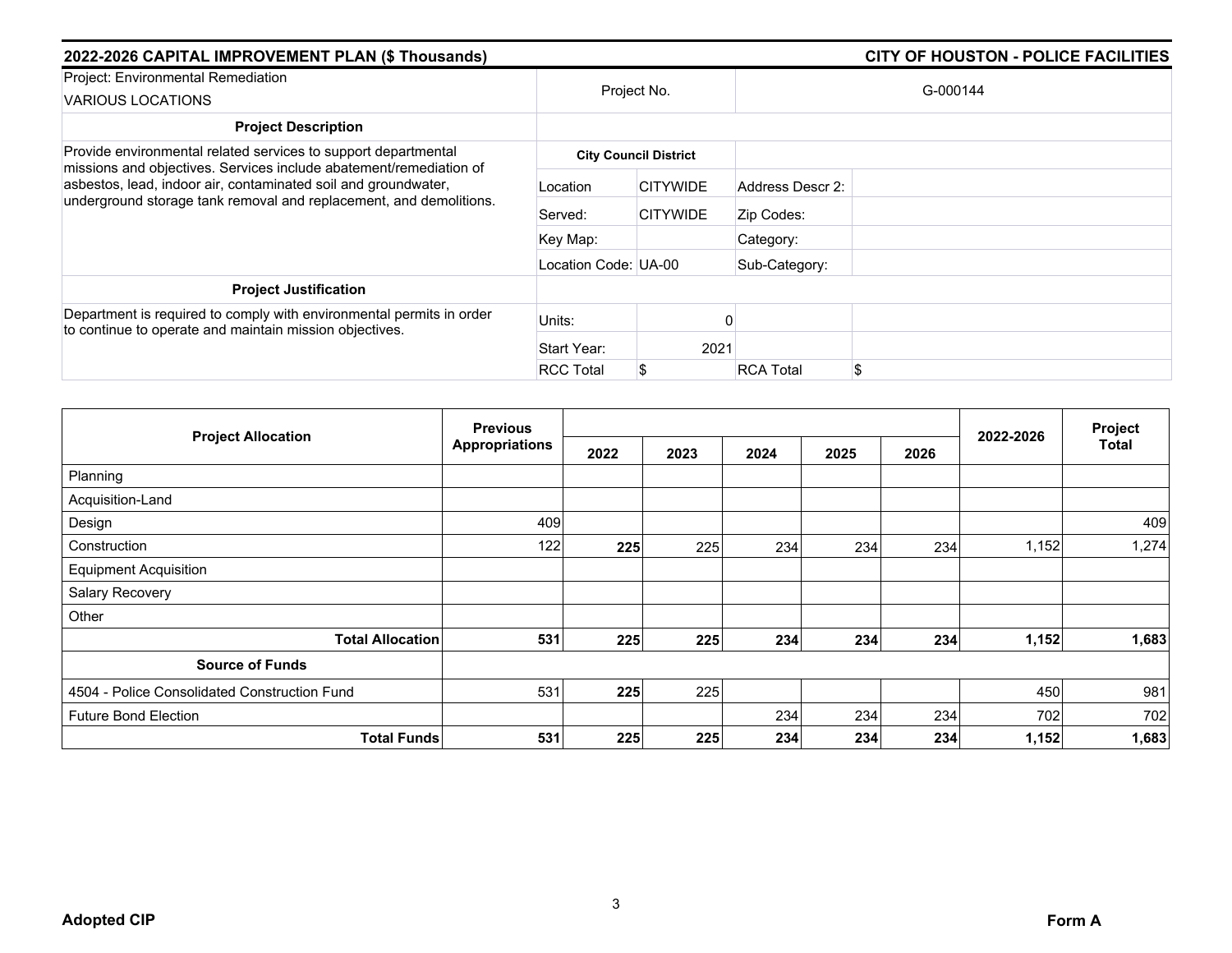| 2022-2026 CAPITAL IMPROVEMENT PLAN (\$ Thousands)                                                         |                      | CITY OF HOUSTON - POLICE FACILITIES |                  |       |  |  |
|-----------------------------------------------------------------------------------------------------------|----------------------|-------------------------------------|------------------|-------|--|--|
| Project: Police Academy Improvements<br>17000 ALDINE WESTFIELD                                            |                      | Project No.                         | G-000150         |       |  |  |
| <b>Project Description</b>                                                                                |                      |                                     |                  |       |  |  |
| Parking lot expansion and repair firearms range foundation.                                               |                      | <b>City Council District</b>        |                  |       |  |  |
|                                                                                                           | Location             | B                                   | Address Descr 2: |       |  |  |
|                                                                                                           | Served:              | <b>CITYWIDE</b>                     | Zip Codes:       | 77073 |  |  |
|                                                                                                           | Key Map:             |                                     | Category:        |       |  |  |
|                                                                                                           | Location Code: UA-00 |                                     | Sub-Category:    |       |  |  |
| <b>Project Justification</b>                                                                              |                      |                                     |                  |       |  |  |
| There is insufficient parking at the Training Academy. Firearms<br>building is showing foundation damage. | Units:               |                                     |                  |       |  |  |
|                                                                                                           | Start Year:          | 2021                                |                  |       |  |  |
|                                                                                                           | <b>RCC Total</b>     | S                                   | <b>RCA Total</b> | \$    |  |  |

|                                              | <b>Previous</b>       |      |      |      |      |      |           | Project      |
|----------------------------------------------|-----------------------|------|------|------|------|------|-----------|--------------|
| <b>Project Allocation</b>                    | <b>Appropriations</b> | 2022 | 2023 | 2024 | 2025 | 2026 | 2022-2026 | <b>Total</b> |
| Planning                                     |                       |      |      |      |      |      |           |              |
| Acquisition-Land                             |                       |      |      |      |      |      |           |              |
| Design                                       | 126                   |      | 33   |      |      |      | 33        | 159          |
| Construction                                 | 679                   | 608  | 775  |      |      |      | 1,383     | 2,062        |
| <b>Equipment Acquisition</b>                 |                       |      |      |      |      |      |           |              |
| Salary Recovery                              |                       |      |      |      |      |      |           |              |
| Other                                        |                       |      |      |      |      |      |           |              |
| <b>Total Allocation</b>                      | 805                   | 608  | 808  |      |      |      | 1,416     | 2,221        |
| <b>Source of Funds</b>                       |                       |      |      |      |      |      |           |              |
| 4504 - Police Consolidated Construction Fund | 805                   | 608  | 808  |      |      |      | 1,416     | 2,221        |
| <b>Total Funds</b>                           | 805                   | 608  | 808  |      |      |      | 1,416     | 2,221        |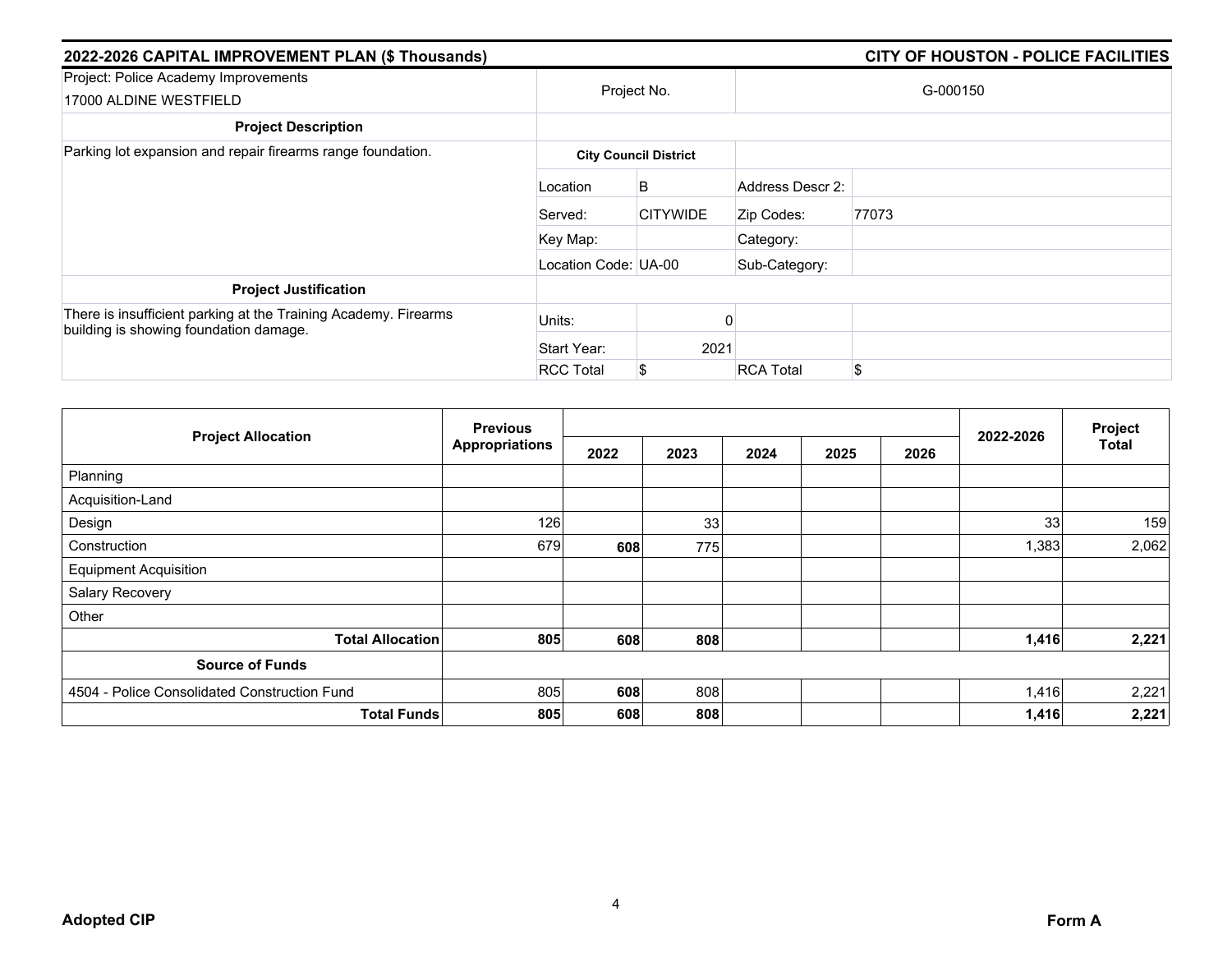| 2022-2026 CAPITAL IMPROVEMENT PLAN (\$ Thousands)                                                                         | <b>CITY OF HOUSTON - POLICE FACILITIES</b> |                              |                  |          |  |  |
|---------------------------------------------------------------------------------------------------------------------------|--------------------------------------------|------------------------------|------------------|----------|--|--|
| Project: Facility Paving Improvements<br>VARIOUS LOCATIONS                                                                |                                            | Project No.                  |                  | G-000153 |  |  |
| <b>Project Description</b>                                                                                                |                                            |                              |                  |          |  |  |
| Address concrete paving issues at existing police facilities.                                                             |                                            | <b>City Council District</b> |                  |          |  |  |
|                                                                                                                           | Location                                   | <b>CITYWIDE</b>              | Address Descr 2: |          |  |  |
|                                                                                                                           | Served:                                    | <b>CITYWIDE</b>              | Zip Codes:       |          |  |  |
|                                                                                                                           | Key Map:                                   |                              | Category:        |          |  |  |
|                                                                                                                           | Location Code: UA-00                       |                              | Sub-Category:    |          |  |  |
| <b>Project Justification</b>                                                                                              |                                            |                              |                  |          |  |  |
| Many facilities have deferred maintenance issues related to parking<br>lots and access ways that require paving services. | Units:                                     |                              |                  |          |  |  |
|                                                                                                                           | Start Year:                                | 2021                         |                  |          |  |  |
|                                                                                                                           | <b>RCC Total</b>                           | \$                           | <b>RCA Total</b> | \$       |  |  |

|                                              | <b>Previous</b>           |      |      |      |      |      |           | Project      |
|----------------------------------------------|---------------------------|------|------|------|------|------|-----------|--------------|
| <b>Project Allocation</b>                    | <b>Appropriations</b>     | 2022 | 2023 | 2024 | 2025 | 2026 | 2022-2026 | <b>Total</b> |
| Planning                                     |                           |      |      |      |      |      |           |              |
| Acquisition-Land                             |                           |      |      |      |      |      |           |              |
| Design                                       |                           |      |      |      |      |      |           | 0            |
| Construction                                 | 992                       | 100  | 100  |      |      |      | 200       | 1,192        |
| <b>Equipment Acquisition</b>                 |                           |      |      |      |      |      |           |              |
| Salary Recovery                              |                           |      |      |      |      |      |           |              |
| Other                                        |                           |      |      |      |      |      |           |              |
| <b>Total Allocation</b>                      | 992                       | 100  | 100  |      |      |      | 200       | 1,192        |
| <b>Source of Funds</b>                       |                           |      |      |      |      |      |           |              |
| 4504 - Police Consolidated Construction Fund | 992                       | 100  | 100  |      |      |      | 200       | 1,192        |
|                                              | 992<br><b>Total Funds</b> | 100  | 100  |      |      |      | 200       | 1,192        |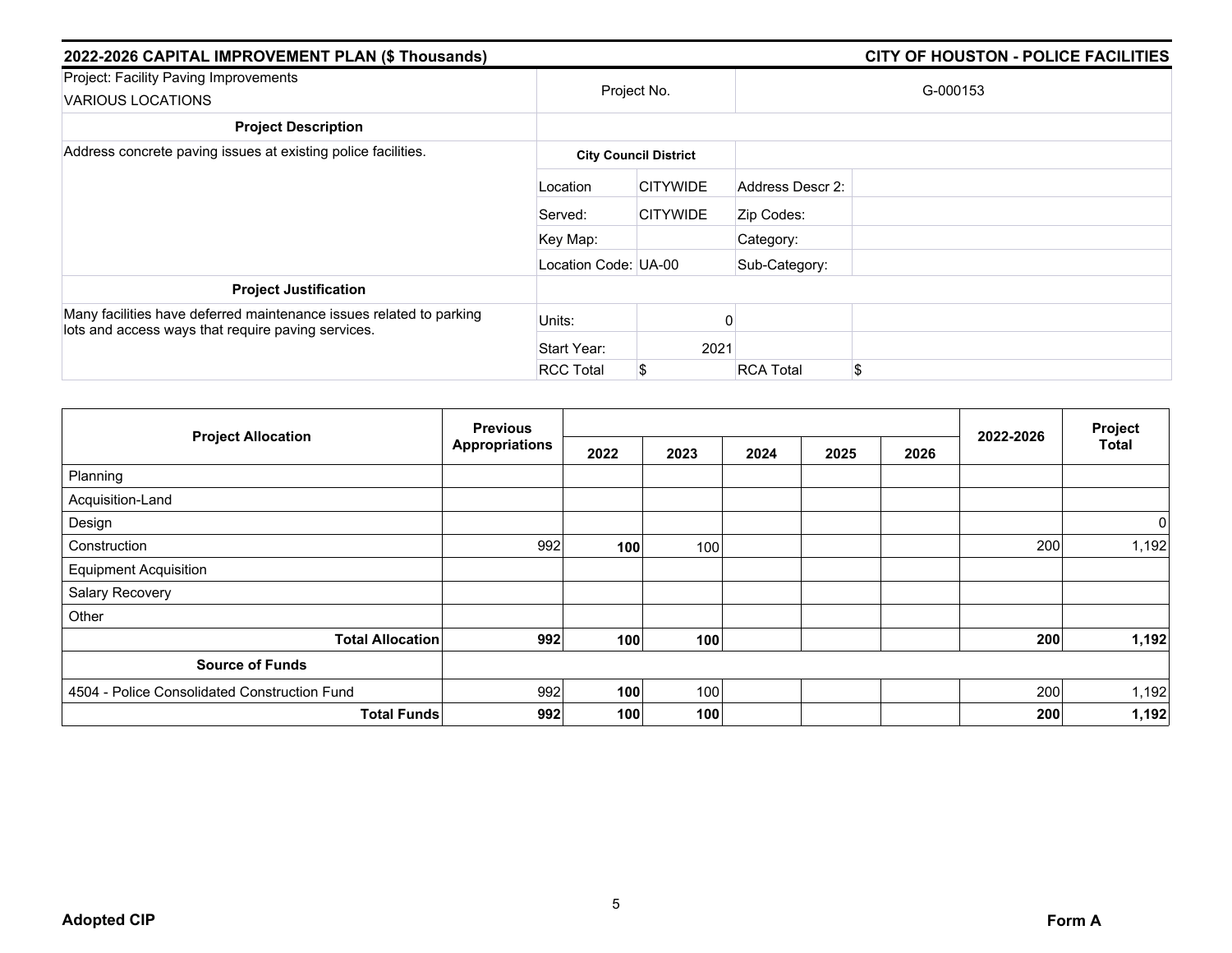| 2022-2026 CAPITAL IMPROVEMENT PLAN (\$ Thousands)                                                                                            |                      |                              |                  | <b>CITY OF HOUSTON - POLICE FACILITIES</b> |  |
|----------------------------------------------------------------------------------------------------------------------------------------------|----------------------|------------------------------|------------------|--------------------------------------------|--|
| Project: Mounted Patrol Site Improvements<br>5005 LITTLE YORK RD.                                                                            | Project No.          |                              | G-000162         |                                            |  |
| <b>Project Description</b>                                                                                                                   |                      |                              |                  |                                            |  |
| This project will develop approximately 3-4 acres of the 9 acres of                                                                          |                      | <b>City Council District</b> |                  |                                            |  |
| undeveloped land adjacent to the facility that could be developed<br>or pasture land to turn out the horses for exercise and                 | Location             | B                            |                  | Address Descr 2: 5005 LITTLE YORK RD.      |  |
| well-being. Replace horse stall fronts with galvanized metal stall<br>fronts, which will resist rust.                                        | Served:              | <b>CITYWIDE</b>              | Zip Codes:       | 77016                                      |  |
|                                                                                                                                              | Key Map:             |                              | Category:        |                                            |  |
|                                                                                                                                              | Location Code: UA-00 |                              | Sub-Category:    |                                            |  |
| <b>Project Justification</b>                                                                                                                 |                      |                              |                  |                                            |  |
| The facility does not have enough pasture land for their horses. The<br>unit has two working pastures of approximately 1.5 acres each for 35 | Units:               |                              |                  |                                            |  |
| horses. The stall fronts are rusting through and cannot be salvaged.                                                                         | Start Year:          | 2021                         |                  |                                            |  |
|                                                                                                                                              | <b>RCC Total</b>     | S                            | <b>RCA Total</b> |                                            |  |

|                                              | <b>Previous</b>       |      |      |      |      |      |           | Project      |
|----------------------------------------------|-----------------------|------|------|------|------|------|-----------|--------------|
| <b>Project Allocation</b>                    | <b>Appropriations</b> | 2022 | 2023 | 2024 | 2025 | 2026 | 2022-2026 | <b>Total</b> |
| Planning                                     |                       |      |      |      |      |      |           |              |
| Acquisition-Land                             |                       |      |      |      |      |      |           |              |
| Design                                       |                       |      |      |      |      |      |           | $\pmb{0}$    |
| Construction                                 | 350                   |      | 432  |      |      |      | 432       | 782          |
| <b>Equipment Acquisition</b>                 |                       |      |      |      |      |      |           |              |
| Salary Recovery                              |                       |      |      |      |      |      |           |              |
| Other                                        |                       |      |      |      |      |      |           |              |
| <b>Total Allocation</b>                      | 350                   |      | 432  |      |      |      | 432       | 782          |
| <b>Source of Funds</b>                       |                       |      |      |      |      |      |           |              |
| 4504 - Police Consolidated Construction Fund | 350                   |      | 432  |      |      |      | 432       | 782          |
| <b>Total Funds</b>                           | 350                   |      | 432  |      |      |      | 432       | 782          |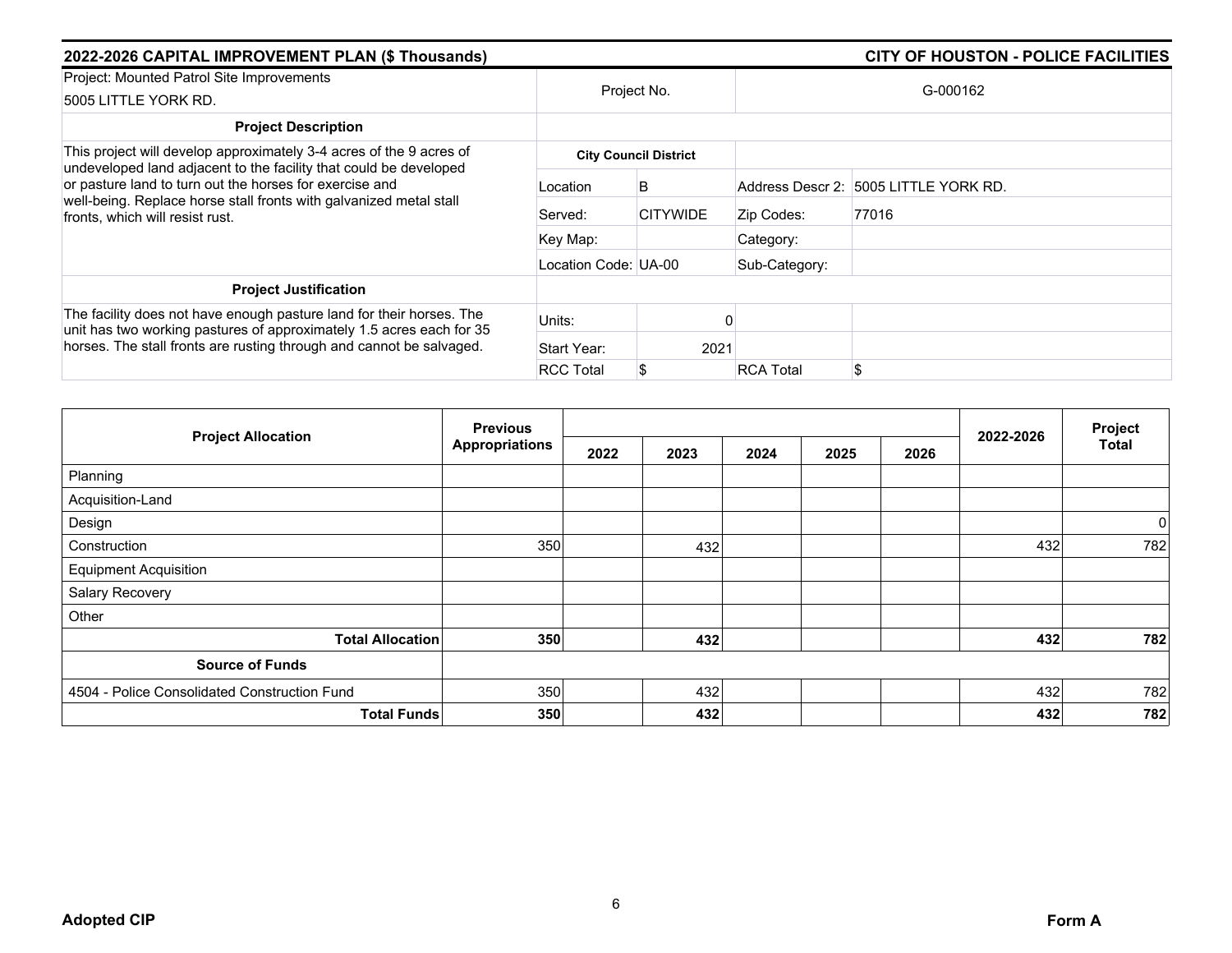| 2022-2026 CAPITAL IMPROVEMENT PLAN (\$ Thousands)                                                                                                                                                      |                      | CITY OF HOUSTON - POLICE FACILITIES |                  |          |
|--------------------------------------------------------------------------------------------------------------------------------------------------------------------------------------------------------|----------------------|-------------------------------------|------------------|----------|
| Project: North Belt Police Station<br>320 GEARS ROAD                                                                                                                                                   |                      | Project No.                         |                  | G-000165 |
| <b>Project Description</b>                                                                                                                                                                             |                      |                                     |                  |          |
| Build a new police station adjacent to Fire Station 84. The new<br>35,000 sq. ft. facility would tie into an existing fire station<br>located on Gears Road. The station would provide police services |                      | <b>City Council District</b>        |                  |          |
|                                                                                                                                                                                                        | Location             | B                                   | Address Descr 2: |          |
| to the Greenspoint area.                                                                                                                                                                               | Served:              | В                                   | Zip Codes:       | 77067    |
|                                                                                                                                                                                                        | Key Map:             |                                     | Category:        |          |
|                                                                                                                                                                                                        | Location Code: UA-00 |                                     | Sub-Category:    |          |
| <b>Project Justification</b>                                                                                                                                                                           |                      |                                     |                  |          |
| The Greenspoint storefront at 1,000 sq. ft. is undersized and<br>antiquated and staffs one employee. It can no longer meet the                                                                         | Units:               |                                     |                  |          |
| operational needs of HPD.                                                                                                                                                                              | Start Year:          | 2021                                |                  |          |
|                                                                                                                                                                                                        | <b>RCC Total</b>     |                                     | <b>RCA Total</b> | \$       |

| <b>Previous</b>                              |                                  |       |        |      |      |      |           | Project |
|----------------------------------------------|----------------------------------|-------|--------|------|------|------|-----------|---------|
| <b>Project Allocation</b>                    | <b>Appropriations</b>            | 2022  | 2023   | 2024 | 2025 | 2026 | 2022-2026 | Total   |
| Planning                                     |                                  |       |        |      |      |      |           |         |
| Acquisition-Land                             |                                  |       |        |      |      |      |           |         |
| Design                                       | 1,380                            |       |        |      |      |      |           | 1,380   |
| Construction                                 | 150                              | 5,189 | 10,700 |      |      |      | 15,889    | 16,039  |
| <b>Equipment Acquisition</b>                 |                                  |       |        |      |      |      |           |         |
| Salary Recovery                              |                                  |       |        |      |      |      |           |         |
| Other                                        |                                  |       |        |      |      |      |           |         |
|                                              | <b>Total Allocation</b><br>1,530 | 5,189 | 10,700 |      |      |      | 15,889    | 17,419  |
| <b>Source of Funds</b>                       |                                  |       |        |      |      |      |           |         |
| 4504 - Police Consolidated Construction Fund | 1,530                            | 5,189 |        |      |      |      | 5,189     | 6,719   |
| TIRZ11                                       |                                  |       | 10,700 |      |      |      | 10,700    | 10,700  |
|                                              | <b>Total Funds</b><br>1,530      | 5,189 | 10,700 |      |      |      | 15,889    | 17,419  |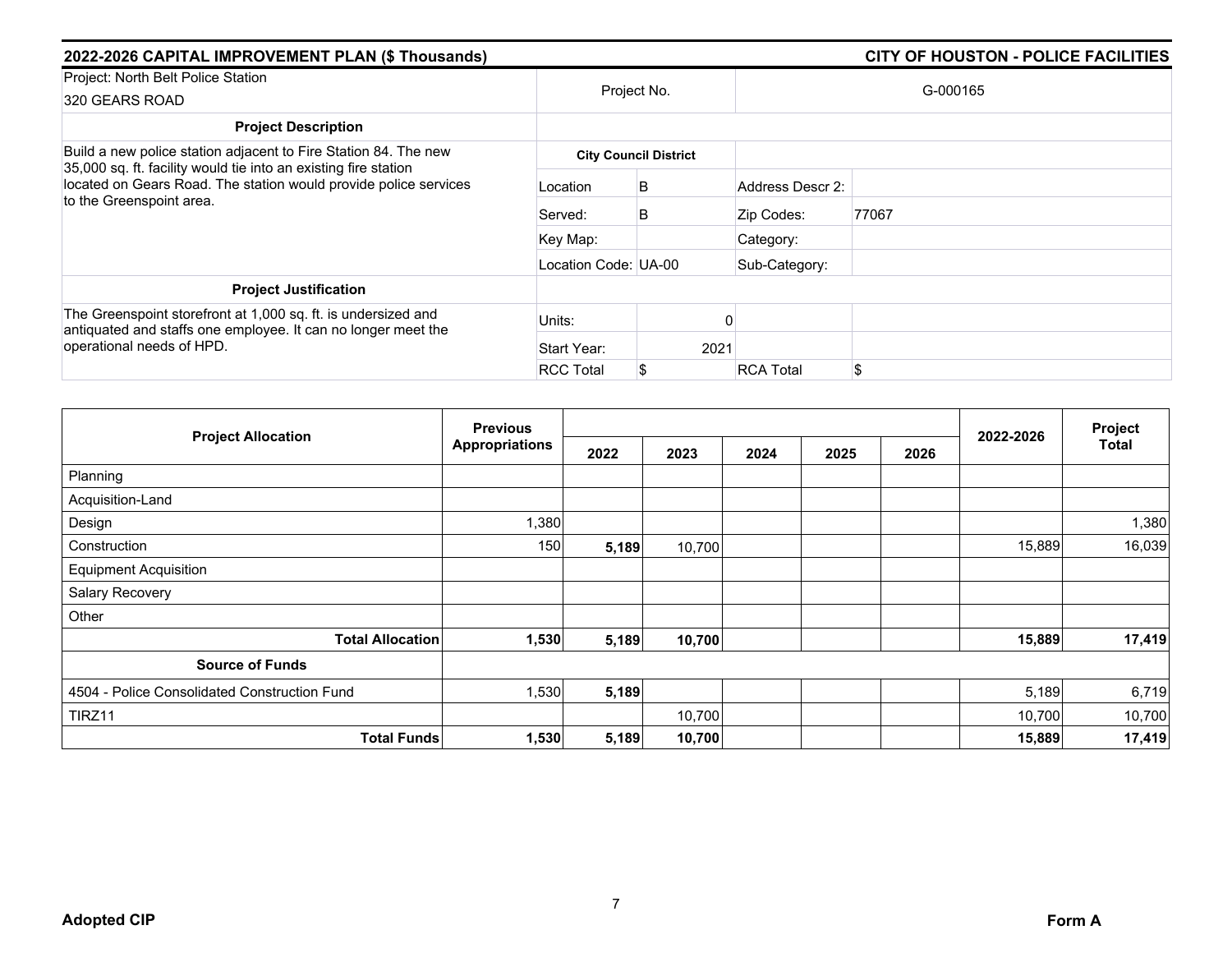| 2022-2026 CAPITAL IMPROVEMENT PLAN (\$ Thousands)                                                                                                                                                             | <b>CITY OF HOUSTON - POLICE FACILITIES</b> |                              |                  |          |
|---------------------------------------------------------------------------------------------------------------------------------------------------------------------------------------------------------------|--------------------------------------------|------------------------------|------------------|----------|
| Project: HVAC Replacements<br>VARIOUS LOCATIONS                                                                                                                                                               |                                            | Project No.                  |                  | G-000176 |
| <b>Project Description</b>                                                                                                                                                                                    |                                            |                              |                  |          |
| Designate funding to begin a comprehensive asset management plan for<br>a maintenance program to address aging HVAC systems with<br>replacements or major renovations to prevent interruptions in<br>service. |                                            | <b>City Council District</b> |                  |          |
|                                                                                                                                                                                                               | Location                                   | <b>CITYWIDE</b>              | Address Descr 2: |          |
|                                                                                                                                                                                                               | Served:                                    | <b>CITYWIDE</b>              | Zip Codes:       |          |
|                                                                                                                                                                                                               | Key Map:                                   |                              | Category:        |          |
|                                                                                                                                                                                                               | Location Code: UA-00                       |                              | Sub-Category:    |          |
| <b>Project Justification</b>                                                                                                                                                                                  |                                            |                              |                  |          |
| The majority of police department facilities operate 24/7/365 and<br>are occupied by both employees and the public. Many HPD HVAC                                                                             | Units:                                     |                              |                  |          |
| systems throughout the department have operated beyond their                                                                                                                                                  | Start Year:                                | 2021                         |                  |          |
| useful life expectancy and have not been adequately maintained to<br>perform as required to maintain a safe, comfortable working<br>environment.                                                              | <b>RCC Total</b>                           | S                            | <b>RCA Total</b> |          |

|                                                | <b>Previous</b>       |      |      |      |      |      | 2022-2026 | Project      |
|------------------------------------------------|-----------------------|------|------|------|------|------|-----------|--------------|
| <b>Project Allocation</b>                      | <b>Appropriations</b> | 2022 | 2023 | 2024 | 2025 | 2026 |           | <b>Total</b> |
| Planning                                       |                       |      |      |      |      |      |           |              |
| Acquisition-Land                               |                       |      |      |      |      |      |           |              |
| Design                                         | 169                   |      |      |      |      |      |           | 169          |
| Construction                                   | 3,669                 |      |      |      |      |      |           | 3,669        |
| <b>Equipment Acquisition</b>                   |                       | 789  | 800  | 800  | 700  | 800  | 3,889     | 3,889        |
| Salary Recovery                                |                       |      |      |      |      |      |           |              |
| Other                                          |                       |      |      |      |      |      |           |              |
| <b>Total Allocation</b>                        | 3,838                 | 789  | 800  | 800  | 700  | 800  | 3,889     | 7,727        |
| <b>Source of Funds</b>                         |                       |      |      |      |      |      |           |              |
| 1800 - Equipment Acquisition Consolidated Fund | 3,338                 | 789  | 800  | 800  | 700  | 800  | 3,889     | 7,227        |
| 4504 - Police Consolidated Construction Fund   | 500                   |      |      |      |      |      |           | 500          |
| <b>Total Funds</b>                             | 3,838                 | 789  | 800  | 800  | 700  | 800  | 3,889     | 7,727        |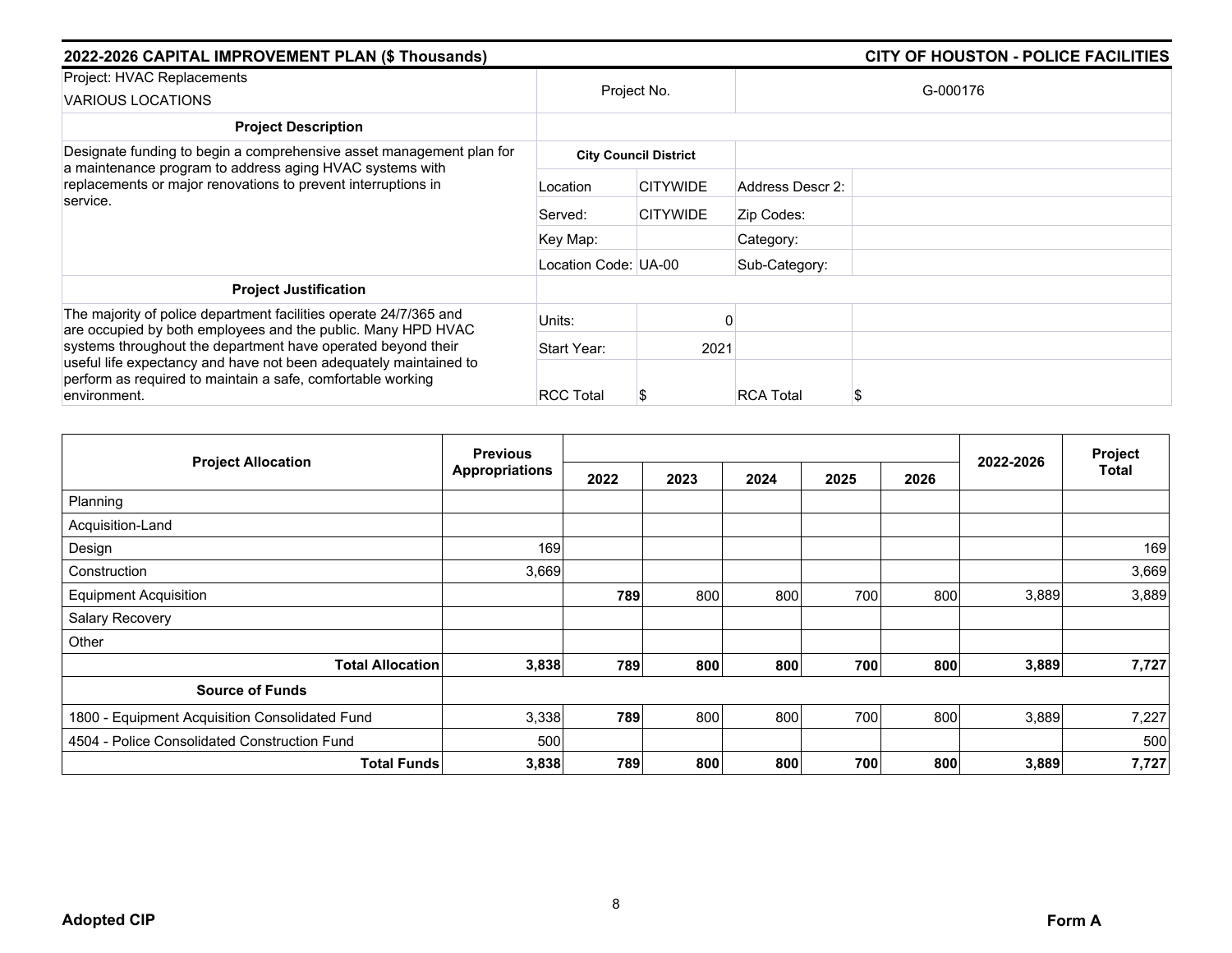| 2022-2026 CAPITAL IMPROVEMENT PLAN (\$ Thousands)                                                                                                                            | CITY OF HOUSTON - POLICE FACILITIES |                              |                  |          |
|------------------------------------------------------------------------------------------------------------------------------------------------------------------------------|-------------------------------------|------------------------------|------------------|----------|
| Project: Security Upgrades<br>VARIOUS LOCATIONS                                                                                                                              |                                     | Project No.                  |                  | G-000182 |
| <b>Project Description</b>                                                                                                                                                   |                                     |                              |                  |          |
| Install upgraded security infrastructure at several high profile<br>police locations. Upgrades will include security systems access<br>controls and CCTV monitoring systems. |                                     | <b>City Council District</b> |                  |          |
|                                                                                                                                                                              | Location                            | <b>CITYWIDE</b>              | Address Descr 2: |          |
|                                                                                                                                                                              | Served:                             | <b>CITYWIDE</b>              | Zip Codes:       |          |
|                                                                                                                                                                              | Key Map:                            |                              | Category:        |          |
|                                                                                                                                                                              | Location Code: UA-00                |                              | Sub-Category:    |          |
| <b>Project Justification</b>                                                                                                                                                 |                                     |                              |                  |          |
| There is currently insufficient security infrastructure at several<br><b>HPD</b> locations.                                                                                  | Units:                              |                              |                  |          |
|                                                                                                                                                                              | Start Year:                         |                              |                  |          |
|                                                                                                                                                                              | <b>RCC Total</b>                    |                              | <b>RCA Total</b> | \$       |

|                                                | <b>Previous</b>       |      |      |      |      | Project |           |                |
|------------------------------------------------|-----------------------|------|------|------|------|---------|-----------|----------------|
| <b>Project Allocation</b>                      | <b>Appropriations</b> | 2022 | 2023 | 2024 | 2025 | 2026    | 2022-2026 | Total          |
| Planning                                       |                       |      |      |      |      |         |           |                |
| Acquisition-Land                               |                       |      |      |      |      |         |           |                |
| Design                                         |                       |      |      |      |      |         |           |                |
| Construction                                   |                       |      |      |      |      |         |           | $\overline{0}$ |
| <b>Equipment Acquisition</b>                   |                       | 543  | 543  | 500  |      |         | 1,586     | 1,586          |
| Salary Recovery                                |                       |      |      |      |      |         |           |                |
| Other                                          |                       |      |      |      |      |         |           |                |
| <b>Total Allocation</b>                        |                       | 543  | 543  | 500  |      |         | 1,586     | 1,586          |
| <b>Source of Funds</b>                         |                       |      |      |      |      |         |           |                |
| 1800 - Equipment Acquisition Consolidated Fund |                       | 543  | 543  | 500  |      |         | 1,586     | 1,586          |
| <b>Total Funds</b>                             |                       | 543  | 543  | 500  |      |         | 1,586     | 1,586          |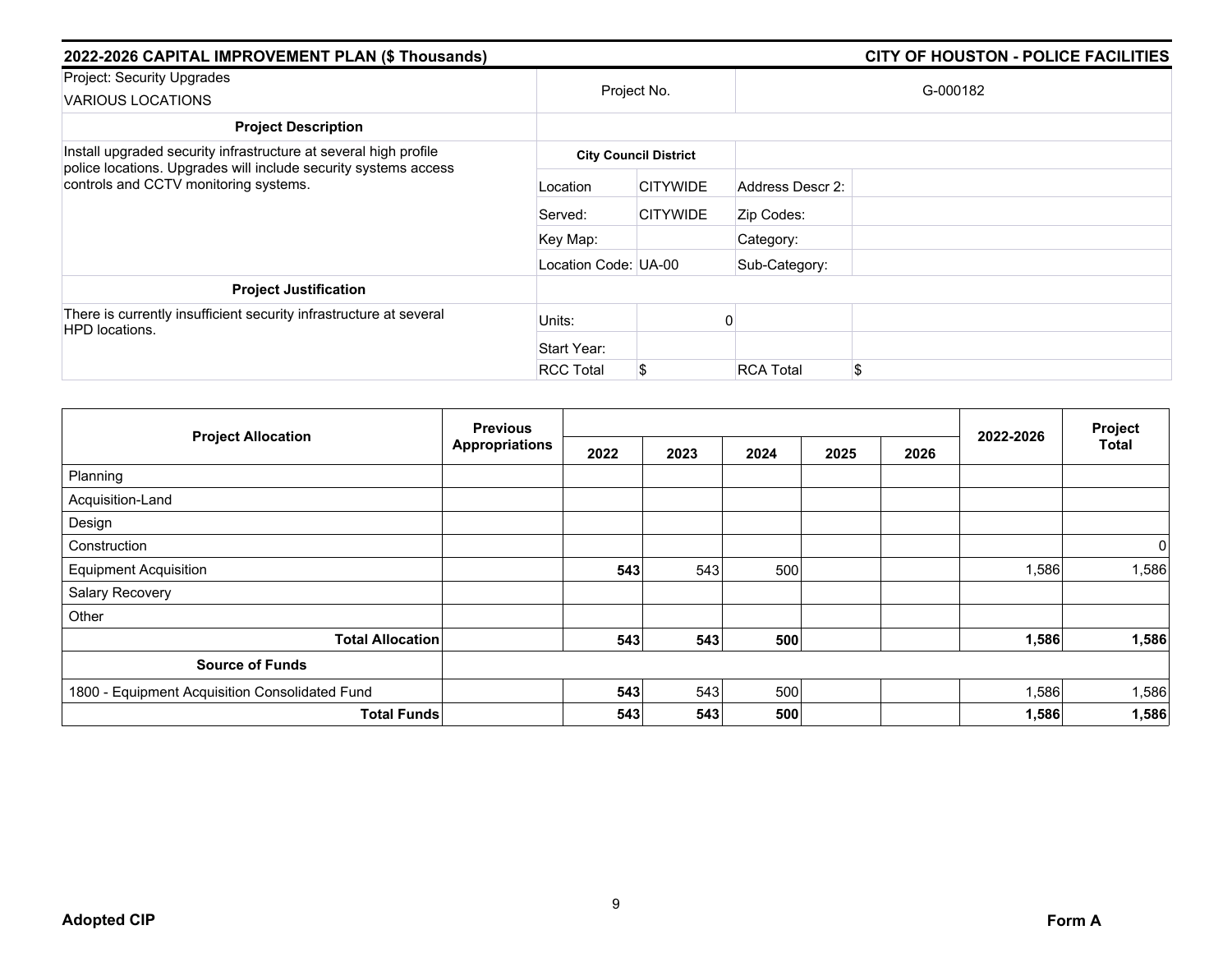| 2022-2026 CAPITAL IMPROVEMENT PLAN (\$ Thousands)                                                                                   | CITY OF HOUSTON - POLICE FACILITIES |                              |                  |          |  |  |  |  |
|-------------------------------------------------------------------------------------------------------------------------------------|-------------------------------------|------------------------------|------------------|----------|--|--|--|--|
| Project: Police Academy Lead & Equipment<br>17000 ALDINE WESTFIELD ROAD                                                             |                                     | Project No.                  |                  | G-000196 |  |  |  |  |
| <b>Project Description</b>                                                                                                          |                                     |                              |                  |          |  |  |  |  |
| By replacing augers, screw conveyors, screw conveyor system, dust                                                                   |                                     | <b>City Council District</b> |                  |          |  |  |  |  |
| collection units, HPD will be able to maintain the equipment for<br>increased use.                                                  | Location                            | B                            | Address Descr 2: |          |  |  |  |  |
|                                                                                                                                     | Served:                             | <b>CITYWIDE</b>              | Zip Codes:       | 77073    |  |  |  |  |
|                                                                                                                                     | Key Map:                            |                              | Category:        |          |  |  |  |  |
|                                                                                                                                     | Location Code: UA-00                |                              | Sub-Category:    |          |  |  |  |  |
| <b>Project Justification</b>                                                                                                        |                                     |                              |                  |          |  |  |  |  |
| The existing equipment at the shooting ranges are constantly<br>breaking down (Narcotics, SWAT, and Qualification) and increasing   | Units:                              |                              |                  |          |  |  |  |  |
| the qualification requirement will produce even more wear and tear<br>leading to breakdowns that will interrupt officers' training. | Start Year:                         | 2021                         |                  |          |  |  |  |  |
|                                                                                                                                     | <b>RCC Total</b>                    |                              | <b>RCA Total</b> | \$       |  |  |  |  |

|                                              | <b>Previous</b>       |      |      |      |      | 2022-2026 | Project |              |
|----------------------------------------------|-----------------------|------|------|------|------|-----------|---------|--------------|
| <b>Project Allocation</b>                    | <b>Appropriations</b> | 2022 | 2023 | 2024 | 2025 | 2026      |         | <b>Total</b> |
| Planning                                     |                       |      |      |      |      |           |         |              |
| Acquisition-Land                             |                       |      |      |      |      |           |         |              |
| Design                                       |                       |      |      |      |      |           |         |              |
| Construction                                 | 1,800                 | 941  |      |      |      |           | 941     | 2,741        |
| <b>Equipment Acquisition</b>                 |                       |      |      |      |      |           |         |              |
| Salary Recovery                              |                       |      |      |      |      |           |         |              |
| Other                                        |                       |      |      |      |      |           |         |              |
| <b>Total Allocation</b>                      | 1,800                 | 941  |      |      |      |           | 941     | 2,741        |
| <b>Source of Funds</b>                       |                       |      |      |      |      |           |         |              |
| 4504 - Police Consolidated Construction Fund | 1,800                 | 941  |      |      |      |           | 941     | 2,741        |
| <b>Total Funds</b>                           | 1,800                 | 941  |      |      |      |           | 941     | 2,741        |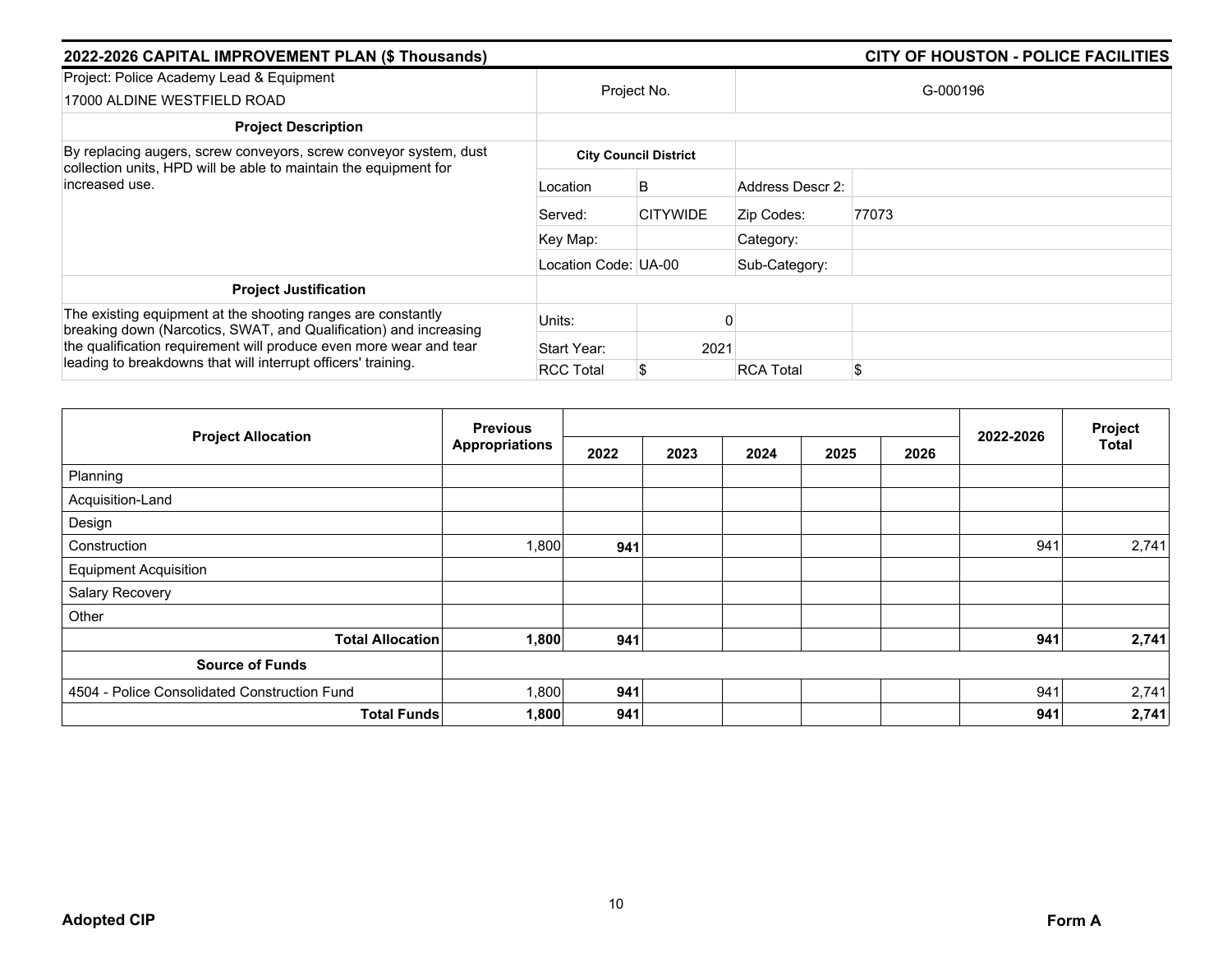| 2022-2026 CAPITAL IMPROVEMENT PLAN (\$ Thousands)                                                    | CITY OF HOUSTON - POLICE FACILITIES |                              |                  |          |
|------------------------------------------------------------------------------------------------------|-------------------------------------|------------------------------|------------------|----------|
| Project: Salary Recovery                                                                             | Project No.                         |                              |                  | G-000SAL |
| <b>Project Description</b>                                                                           |                                     |                              |                  |          |
| Salary recovery for major, minor, and environmental projects.                                        |                                     | <b>City Council District</b> |                  |          |
|                                                                                                      | Location                            | <b>VARIOUS</b>               | Address Descr 2: |          |
|                                                                                                      | Served:                             | <b>CITYWIDE</b>              | Zip Codes:       |          |
|                                                                                                      | Key Map:                            |                              | Category:        |          |
|                                                                                                      | Location Code: UA-00                |                              | Sub-Category:    |          |
| <b>Project Justification</b>                                                                         |                                     |                              |                  |          |
| General Services Department will perform work for client departments<br>as necessary for facilities. | Units:                              |                              |                  |          |
|                                                                                                      | Start Year:                         | 2020                         |                  |          |
|                                                                                                      | <b>RCC Total</b>                    | \$                           | <b>RCA Total</b> | \$       |

|                                              | <b>Previous</b>       |       |       |       |       | Project |           |              |
|----------------------------------------------|-----------------------|-------|-------|-------|-------|---------|-----------|--------------|
| <b>Project Allocation</b>                    | <b>Appropriations</b> | 2022  | 2023  | 2024  | 2025  | 2026    | 2022-2026 | <b>Total</b> |
| Planning                                     |                       |       |       |       |       |         |           |              |
| Acquisition-Land                             |                       |       |       |       |       |         |           |              |
| Design                                       |                       |       |       |       |       |         |           |              |
| Construction                                 |                       |       |       |       |       |         |           |              |
| <b>Equipment Acquisition</b>                 |                       |       |       |       |       |         |           |              |
| Salary Recovery                              | 2,076                 | 1,130 | 1,130 | 1,130 | 1,130 | 1,130   | 5,649     | 7,725        |
| Other                                        |                       |       |       |       |       |         |           |              |
| <b>Total Allocation</b>                      | 2,076                 | 1,130 | 1,130 | 1,130 | 1,130 | 1,130   | 5,649     | 7,725        |
| <b>Source of Funds</b>                       |                       |       |       |       |       |         |           |              |
| 4504 - Police Consolidated Construction Fund | 2,076                 | 1,130 | 1,130 |       |       |         | 2,260     | 4,335        |
| <b>Future Bond Election</b>                  |                       |       |       | 1,130 | 1,130 | 1,130   | 3,389     | 3,389        |
| <b>Total Funds</b>                           | 2,076                 | 1,130 | 1,130 | 1,130 | 1,130 | 1,130   | 5,649     | 7,725        |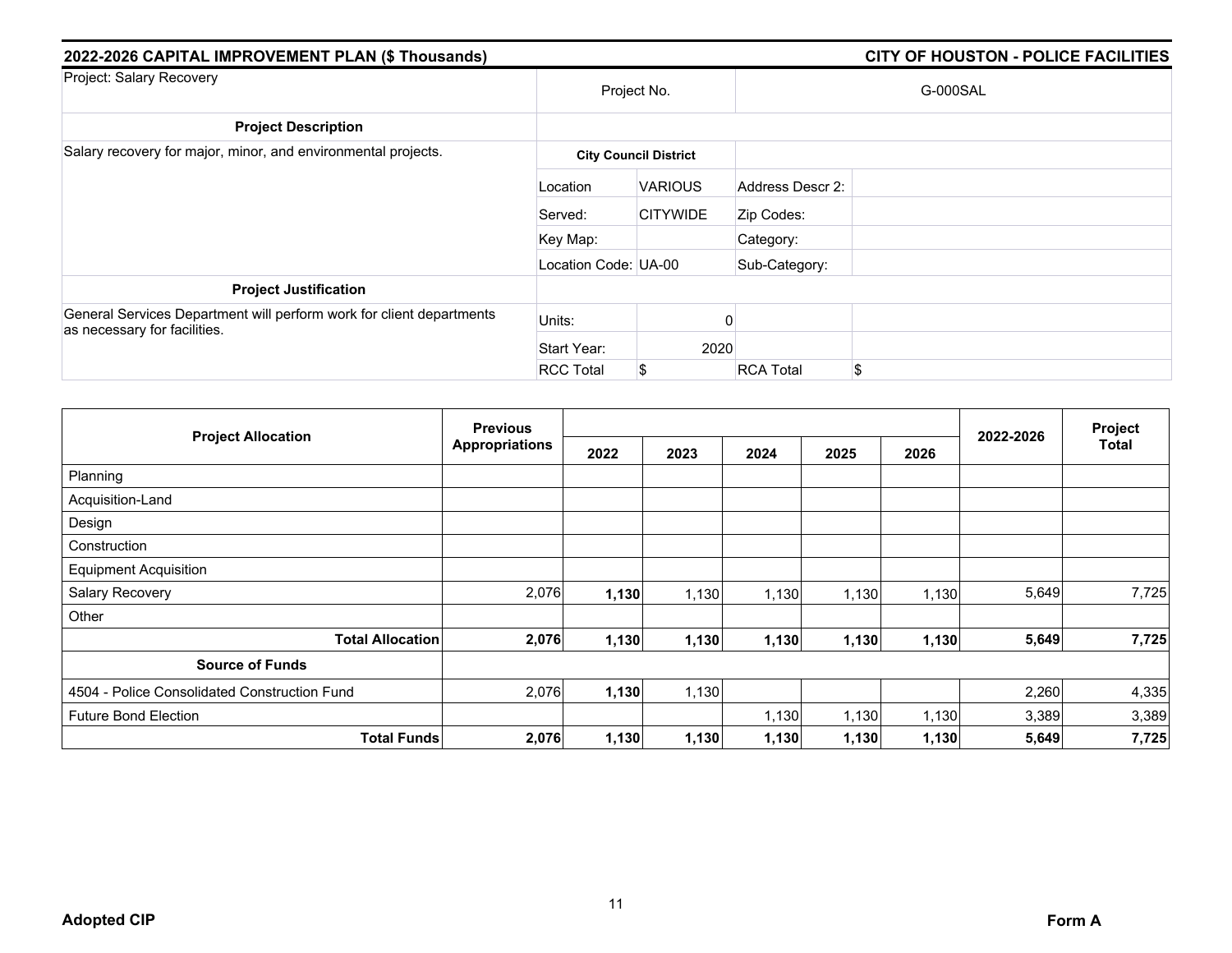| 2022-2026 CAPITAL IMPROVEMENT PLAN (\$ Thousands)                                                                                                                                                      |                      |                              |                  | <b>CITY OF HOUSTON - POLICE FACILITIES</b> |
|--------------------------------------------------------------------------------------------------------------------------------------------------------------------------------------------------------|----------------------|------------------------------|------------------|--------------------------------------------|
| Project: Body Armor & Rifle Plate Replacement                                                                                                                                                          | Project No.          |                              |                  | G-EQ0001                                   |
| <b>Project Description</b>                                                                                                                                                                             |                      |                              |                  |                                            |
| Provide body armor, that is within warranty, to all police officers,<br>including newly issued to cadets and replacements for existing<br>officers. This equipment provides a direct safety impact for |                      | <b>City Council District</b> |                  |                                            |
|                                                                                                                                                                                                        | Location             | <b>CITYWIDE</b>              | Address Descr 2: |                                            |
| officers who experience blunt trauma from vehicle accidents,<br>gunshots, and/or knife attacks.                                                                                                        | Served:              | <b>CITYWIDE</b>              | Zip Codes:       |                                            |
|                                                                                                                                                                                                        | Key Map:             |                              | Category:        |                                            |
|                                                                                                                                                                                                        | Location Code: UA-00 |                              | Sub-Category:    |                                            |
| <b>Project Justification</b>                                                                                                                                                                           |                      |                              |                  |                                            |
| Provide for police officer body armor needs thus addressing officer<br>safety needs and meeting the department's mandatory wear policy.                                                                | Units:               |                              |                  |                                            |
| Vests that have been shot, stabbed, or submerged are compromised<br>and no longer provide this safety benefit.                                                                                         | Start Year:          | 2021                         |                  |                                            |
|                                                                                                                                                                                                        | <b>RCC Total</b>     | S                            | <b>RCA Total</b> | \$                                         |

| <b>Previous</b>                                |                       |      |       |       | 2022-2026 | Project |       |              |
|------------------------------------------------|-----------------------|------|-------|-------|-----------|---------|-------|--------------|
| <b>Project Allocation</b>                      | <b>Appropriations</b> | 2022 | 2023  | 2024  | 2025      | 2026    |       | <b>Total</b> |
| Planning                                       |                       |      |       |       |           |         |       |              |
| Acquisition-Land                               |                       |      |       |       |           |         |       |              |
| Design                                         |                       |      |       |       |           |         |       |              |
| Construction                                   |                       |      |       |       |           |         |       |              |
| <b>Equipment Acquisition</b>                   | 1,909                 | 894  | 1,550 | 1,800 | 909       | 900     | 6,053 | 7,962        |
| Salary Recovery                                |                       |      |       |       |           |         |       |              |
| Other                                          |                       |      |       |       |           |         |       |              |
| <b>Total Allocation</b>                        | 1,909                 | 894  | 1,550 | 1,800 | 909       | 900     | 6,053 | 7,962        |
| <b>Source of Funds</b>                         |                       |      |       |       |           |         |       |              |
| 1800 - Equipment Acquisition Consolidated Fund | 1,909                 | 894  | 1,550 | 1,800 | 909       | 900     | 6,053 | 7,962        |
| <b>Total Funds</b>                             | 1,909                 | 894  | 1,550 | 1,800 | 909       | 900     | 6,053 | 7,962        |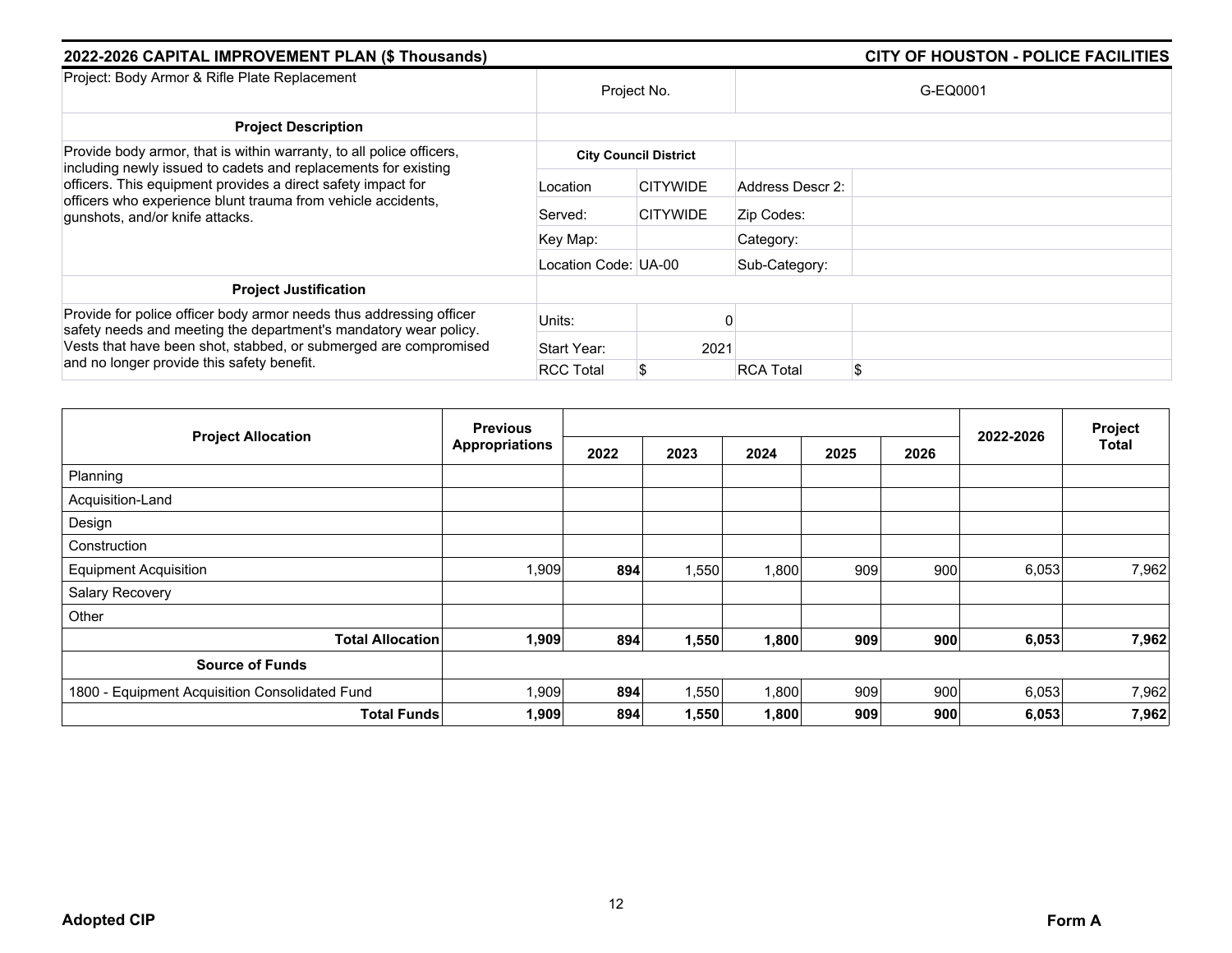| 2022-2026 CAPITAL IMPROVEMENT PLAN (\$ Thousands)                                                                                         | <b>CITY OF HOUSTON - POLICE FACILITIES</b> |                              |                  |          |
|-------------------------------------------------------------------------------------------------------------------------------------------|--------------------------------------------|------------------------------|------------------|----------|
| Project: CED (Taser) Replacement                                                                                                          | Project No.                                |                              |                  | G-EQ0006 |
| <b>Project Description</b>                                                                                                                |                                            |                              |                  |          |
| Purchase Tasers for Police Department.                                                                                                    |                                            | <b>City Council District</b> |                  |          |
|                                                                                                                                           | Location                                   | <b>CITYWIDE</b>              | Address Descr 2: |          |
|                                                                                                                                           | Served:                                    | <b>CITYWIDE</b>              | Zip Codes:       |          |
|                                                                                                                                           | Key Map:                                   |                              | Category:        |          |
|                                                                                                                                           | Location Code: UA-00                       |                              | Sub-Category:    |          |
| <b>Project Justification</b>                                                                                                              |                                            |                              |                  |          |
| Tasers are an intermediate weapon that incapacitate uncontrollable<br>or violent subjects without causing harm to the subject or officers | Units:                                     |                              |                  |          |
| when confrontations occur.                                                                                                                | Start Year:                                |                              |                  |          |
|                                                                                                                                           | <b>RCC Total</b>                           | \$                           | <b>RCA Total</b> | \$       |

| <b>Project Allocation</b>                      | <b>Previous</b><br><b>Appropriations</b> |      |      |      | Project |       |           |              |
|------------------------------------------------|------------------------------------------|------|------|------|---------|-------|-----------|--------------|
|                                                |                                          | 2022 | 2023 | 2024 | 2025    | 2026  | 2022-2026 | <b>Total</b> |
| Planning                                       |                                          |      |      |      |         |       |           |              |
| Acquisition-Land                               |                                          |      |      |      |         |       |           |              |
| Design                                         |                                          |      |      |      |         |       |           |              |
| Construction                                   |                                          |      |      |      |         |       |           |              |
| <b>Equipment Acquisition</b>                   |                                          |      |      |      | 2,000   | 1,000 | 3,000     | 3,000        |
| Salary Recovery                                |                                          |      |      |      |         |       |           |              |
| Other                                          |                                          |      |      |      |         |       |           |              |
| <b>Total Allocation</b>                        |                                          |      |      |      | 2,000   | 1,000 | 3,000     | 3,000        |
| <b>Source of Funds</b>                         |                                          |      |      |      |         |       |           |              |
| 1800 - Equipment Acquisition Consolidated Fund |                                          |      |      |      | 2,000   | 1,000 | 3,000     | 3,000        |
|                                                | <b>Total Funds</b>                       |      |      |      | 2,000   | 1,000 | 3,000     | 3,000        |